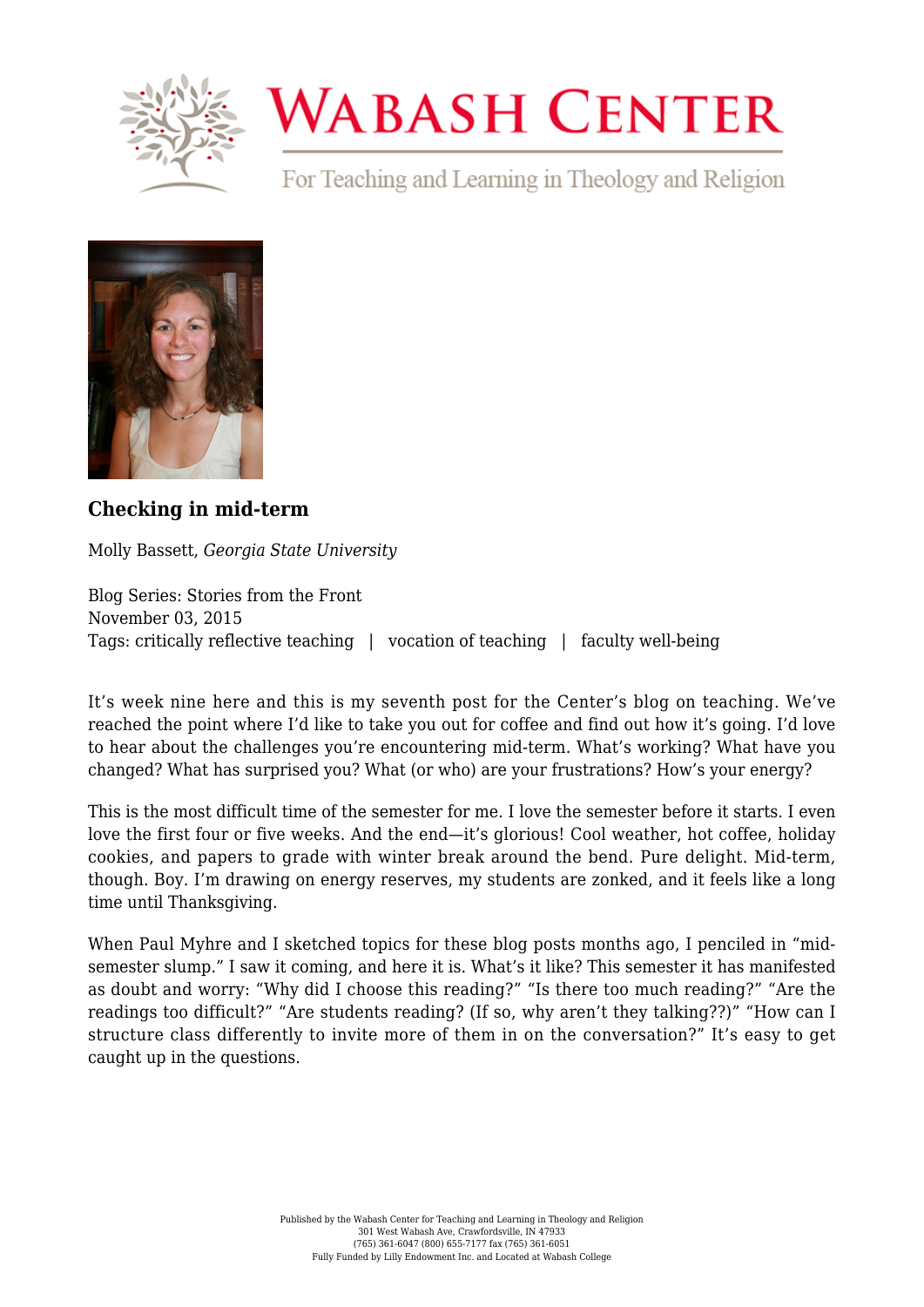

Years ago my good friend JoDavid gave me some advice: "Do."

"For the moment," he said, "Don't worry about 'be' or 'being,' just 'do.'" Just do what you can.

"Do" seems like a pretty good antidote to the mid-semester slump. In my last post I mentioned wanting to find a better way to evaluate my students' work. I asked you for advice. I talked to colleagues about it. I thought about it on my commute. Finally, I talked to my spouse about it. (He's a great problem-solver and an experienced teacher.)

"Now's not the time to retool the major assignment's grading," he said.

Right. Excellent point.

"You're going to end up alienating your students. This is a new course, isn't it?"

"Yes."

"You're trying new things with these students . . . The readings and assignments are new, aren't they?"

"All of them."

"And were you satisfied with their work?"

"Yes – I was totally impressed. Thrilled even!"

"Then leave it alone for now, and make changes next time."

Good advice. It's really *not* broken.

It's midterm. Instead of trying to fix everything right now, I'm going to set aside the questions and wait a bit. I'm going to *do* a little less (worrying). I suspect that one consequence of doing less might lead to *being* a little more (present). Meanwhile, I'm going to do some things that give me energy: run, enjoy fall walks with my family, Skype with a faraway friend.

Eventually I'll want to return to the questions that teaching this new course raised for me. We can use this blog to keep track of them. If you'd like to share some of your questions in the comments below, they'll be here for you later on.